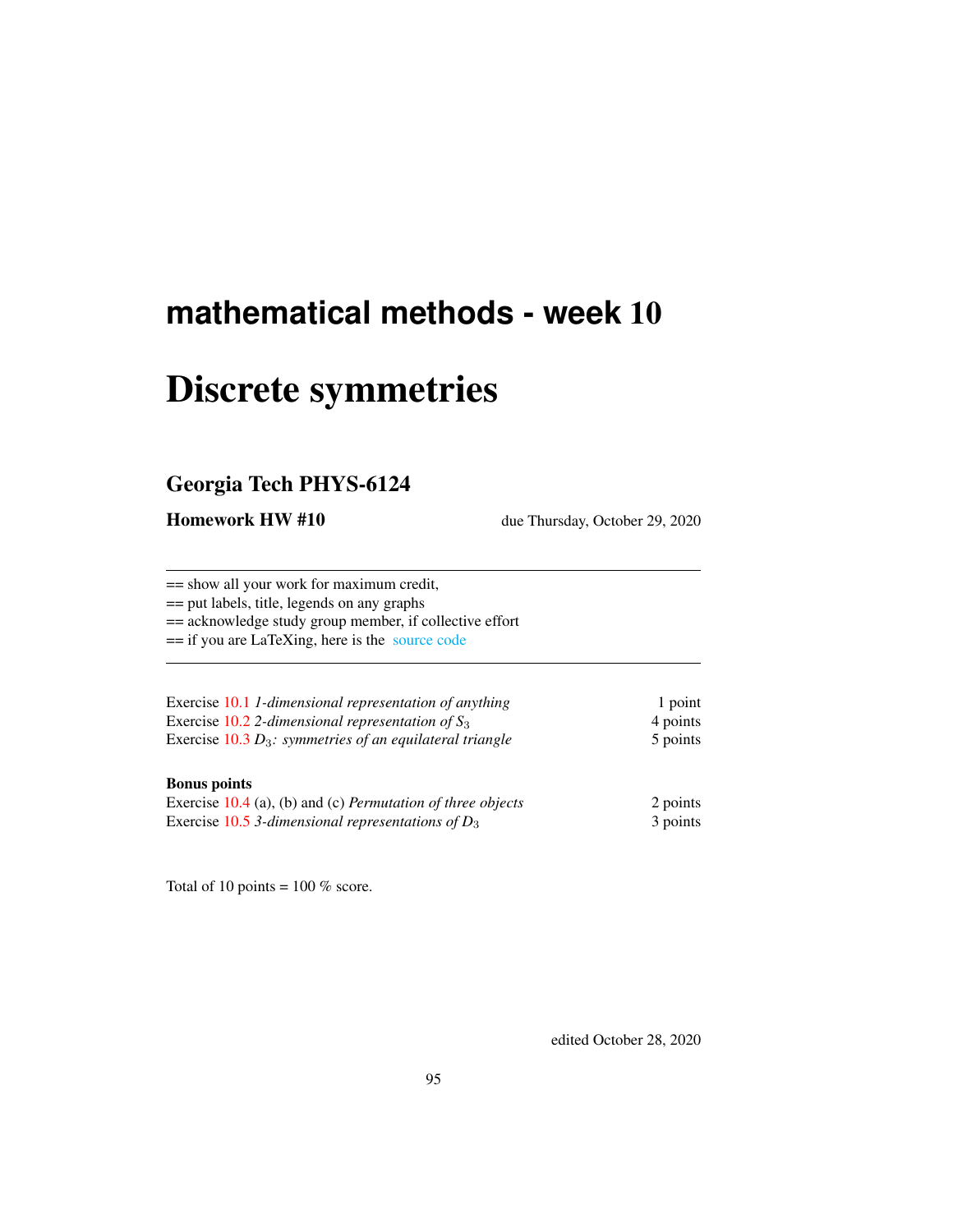Week 10 syllabus Tuesday, October 20, 2020

Tyger Tyger burning bright, In the forests of the night: What immortal hand or eye, Dare frame thy fearful symmetry? —William Blake, *The Tyger*

This week's lectures are related to AWH Chapter 17 *Group Theory* [\(click here\).](http://ChaosBook.org/library/ArWeHa13chap17Group-Theory.pdf) The fastest way to watch any week's lecture videos is by letting YouTube run the [course](https://www.youtube.com/watch?v=3-IOimSbJV4&list=PLVcaOb64gCp-J115RvfOhE1Yb4s584Mho&index=90&t=0s) [playlist \(click here\).](https://www.youtube.com/watch?v=3-IOimSbJV4&list=PLVcaOb64gCp-J115RvfOhE1Yb4s584Mho&index=90&t=0s)

There is way too much material in this week's notes. Watch the main sequence of video clips, that and recommended reading should suffice to do the problems. The rest is optional. You can glance through sect. [10.1](#page-3-0) *Group presentations*, and sect. [10.3](#page-8-0) *Literature*, but I do not expect you to understand this material.

- **Group theory and why I love 808,017,**  $\cdots$ **,000 is a great video on group theory** from 3Blue1Brown, writes Andrew Wu. I agree: Well worth of your time, more motivational than my lectures. What it actually focuses on - the monster group is totally useless to us. My focus this week is narrow and technical:
	- 1. theory of finite groups are a natural generalization of discrete Fourier representations
	- 2. it is all about class and character. "Character", in particular, I find very surprising - one complex number suffices to characterize a matrix!

Hang in there! And relax. None of this will be on the test. As a matter of fact, there will be no test.

- It's all about class: Groups, permutations,  $D_3 \cong C_{3v} \cong S_3$  symmetries of equilateral triangle, rearrangement theorem, subgroups, cosets, classes.
	- Dresselhaus *et al.* [\[3\]](#page-8-1) Chapter 1 *Basic Mathematical Background: Introduction* [\(click here\).](http://ChaosBook.org/library/Dresselhaus07.pdf) The MIT course 6.734 [online version](http://stuff.mit.edu/afs/athena/course/6/6.734j/www/) contains much of the same material.
	- ChaosBook [Chapter 10. Flips, slides and turns](http://ChaosBook.org/chapters/ChaosBook.pdf#chapter.10)
	- *Clip 1 discrete symmetry, an example: 3-disk pinball*
	- *Clip 2 what is a group?*
		- *Clip 2a discussion : permutations, symmetric group, simple groups, Italian renaissance, French revolution, Galois*
	- *by [Socratica:](https://www.youtube.com/playlist?list=PLi01XoE8jYoi3SgnnGorR_XOW3IcK-TP6) a delightful introduction to group multiplication (or Cayley) tables.*
	- *Clip 3 active, passive coordinate transformations*
	- *Clip 4 following Mefisto: symmetry defined three (3) times*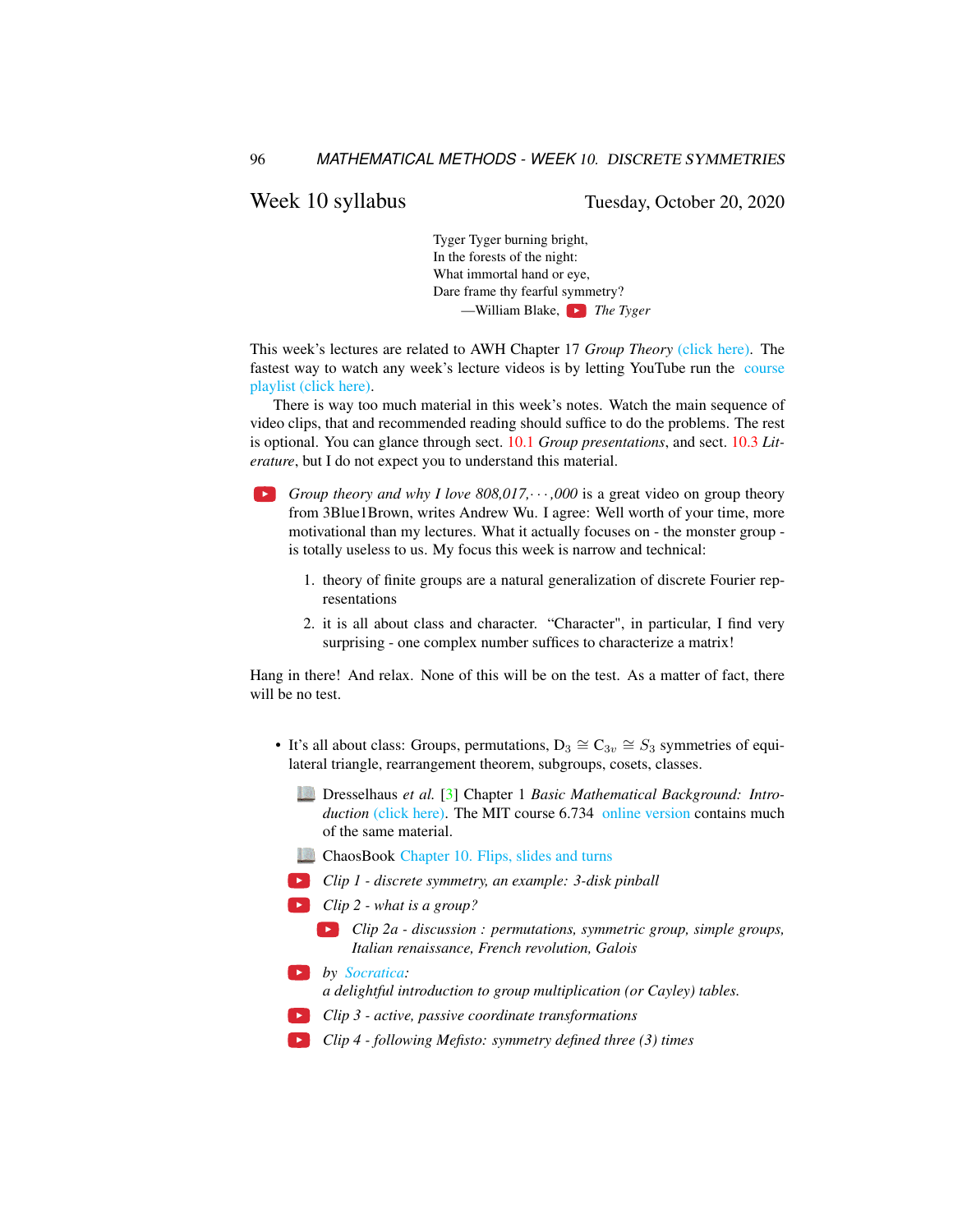*Clip 5 - subgroups, classes, group orbits, reduced state space*

- Hard work builds character: Irreps, unitary reps, Schur's Lemma.
	- Chapter 2 *Representation Theory and Basic Theorems* Dresselhaus *et al.* [\[3\]](#page-8-1), up to and including Sect. 2.4 *The Unitarity of Representations* [\(click here\)](http://ChaosBook.org/library/Dresselhaus07sect2_4.pdf)
	- *Clip 6 this requires character*
	- *Clip 7 hard work builds character*
	- *Clip 8 the symmetry group of a propeller*
	- *Clip 9 irreps of C*<sup>3</sup>
	- *Clip 10 rotation in the plane: irreps of D*<sup>3</sup>
		- *Clip 10a Discussion : more symmetries, fewer invariant subspaces*
		- *Clip 10b Discussion : abelian vs. nonabelian*
- "Wonderful Orthogonality Theorem."

In this course, we learn about full reducibility of finite and compact continuous groups in two parallel ways. On one hand, I personally find the multiplicative *projection operators* (1.19), coupled with the notion of class algebras (Harter [\[4\]](#page-8-2) [\(click here\)](http://ChaosBook.org/library/Harter78.pdf) appendix C) most intuitive - a block-diagonalized subspace for each distinct eigenvalue of a given all-commuting matrix. On the other hand, the character weighted sums (here related to the multiplicative projection operators as in ChaosBook [Example A24.2](http://ChaosBook.org/chapters/ChaosBook.pdf#section.X.6) *Projection operators for discrete Fourier transform*) offer a deceptively 'simple' and elegant formulation of full-reducibility theorems, preferred by all standard textbook expositions:

- Dresselhaus *et al.* [\[3\]](#page-8-1) Sects. 2.5 and 2.6 *Schur's Lemma*. a first go at sect. 2.7
- *Clip 11 irreps*
- *Clip 12 Frobenius character formula*
- *Clip 13 character orthogonality relations*
- *Clip 14 the summary: it is all about class and character*
	- *Clip 14a discussion : class and character*

#### Optional reading

- For a deep dive into this material, here is your [rabbit hole.](http://birdtracks.eu/courses/PHYS-7143-19/index.html)
- For deeper insights, read Roger Penrose [\[8\]](#page-9-0) [\(click here\).](http://ChaosBook.org/library/Penr04-13.pdf)
- For a typical (but for this course advanced) application see, for example, Stone and Goldbart [\[11\]](#page-9-1), *Mathematics for Physics: A Guided Tour for Graduate Students*, Section 14.3.2 *Vibrational spectrum of*  $H_2O$  [\(click here\).](http://ChaosBook.org/library/StGo09.pdf)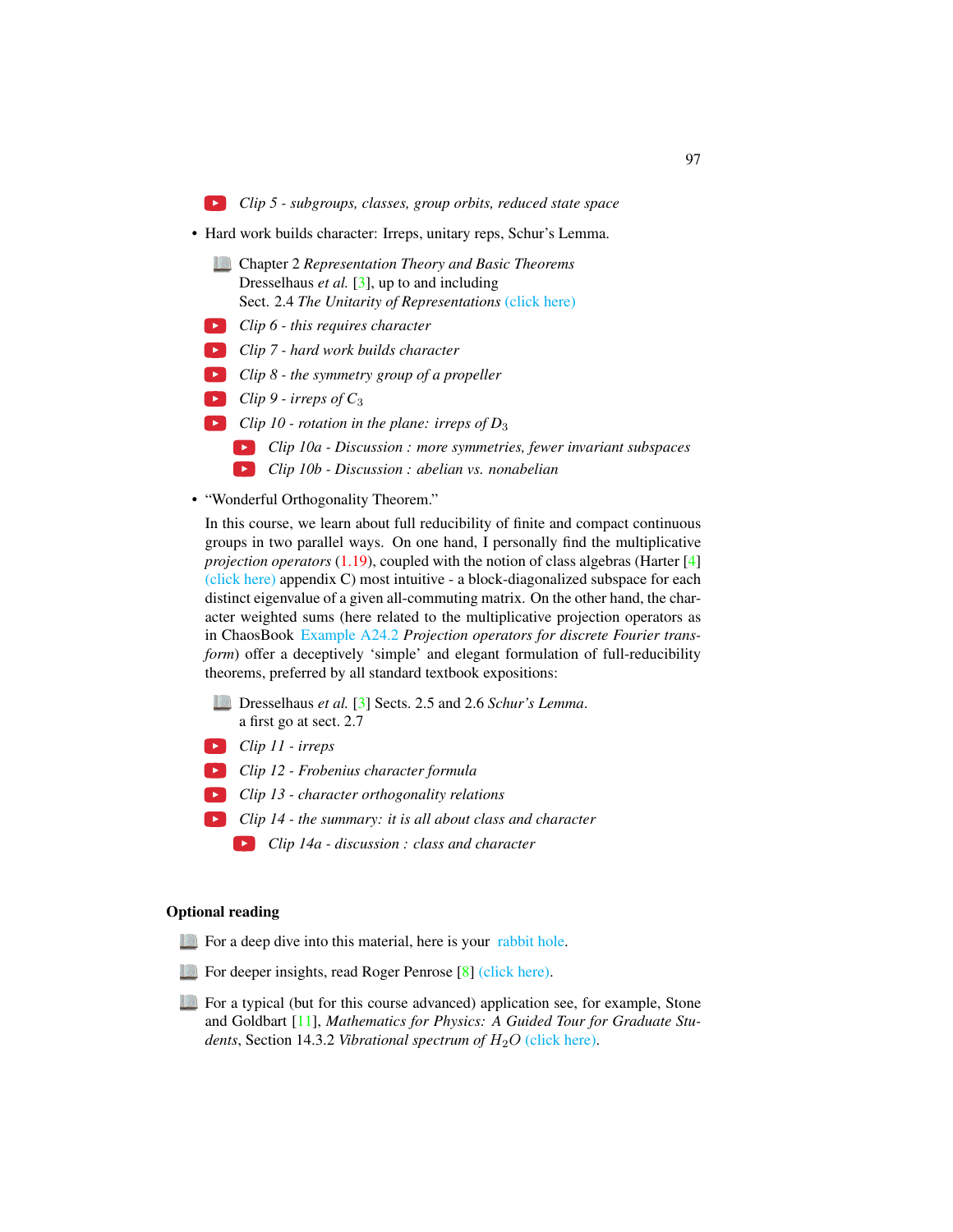- [Harter's Sect.](http://www.uark.edu/ua/modphys/markup/PSDS_UnitsForceDL.php?fname=PSDS_Ch.3_(4.22.10).pdf) *3.2 First stage of non-Abelian symmetry analysis* group multiplication table (3.1.1); class operators; class multiplication table (3.2.1b); all-commuting or central operators;
- Harter's Sect. *3.3 Second stage of non-Abelian symmetry analysis* projection operators (3.2.15); 1-dimensional irreps (3.3.6); 2-dimensional irrep (3.3.7); Lagrange irreps dimensionality relation (3.3.17)
- *An example: a 1-dimensional system with a symmetry*
- *Fundamental domain*
- *Tiling of state space by a finite group*
- *Make the "fundamental tile" your hood*
- *Symmetry-reduced dynamics*
- *Regular representation of permuting tiles*
- *Group theory voodoo*
- *Tell no Lie to plumbers*
	- There is no need to learn all these ["Greek" words.](http://www.theonion.com/articles/historians-admit-to-inventing-ancient-greeks,18209/)
		- [Bedside crocheting.](http://www.theiff.org/oexhibits/oe1e.html)

#### **Question** 10.1. Henriette Roux asks

#### Q What are cosets good for?

A Apologies for glossing over their meaning in the lecture. I try to minimize group-theory jargon, but cosets cannot be ignored.

Dresselhaus *et al.* [\[3\]](#page-8-1) [\(click here\)](http://ChaosBook.org/library/Dresselhaus07.pdf) Chapter 1 *Basic Mathematical Background: Introduction* needs them to show that the dimension of a subgroup is a divisor of the dimension of the group. For example,  $C_3$  of dimension 3 is a subgroup of  $D_3$  of dimension 6.

In ChaosBook *[Chapter 10. Flips, slides and turns](http://ChaosBook.org/chapters/ChaosBook.pdf#chapter.10)* cosets are absolutely essential. The significance of the coset is that if a solution has a symmetry, then the elements in a coset act on the solution the same way, and generate all equivalent copies of this solution. Example 10.7. *Subgroups, cosets of D*<sup>3</sup> should help you understand that.

# <span id="page-3-0"></span>10.1 Group presentations

Group theory? It is all about class & character. — Predrag Cvitanovic,´ *One minute elevator pitch*

Group multiplication (or Cayley) tables, such as Table [10.1,](#page-4-0) *define* each distinct discrete group, but they can be hard to digest. A Cayley graph, with links labeled by generators, and the vertices corresponding to the group elements, has the same information as the group multiplication table, but is often a more insightful presentation of the group.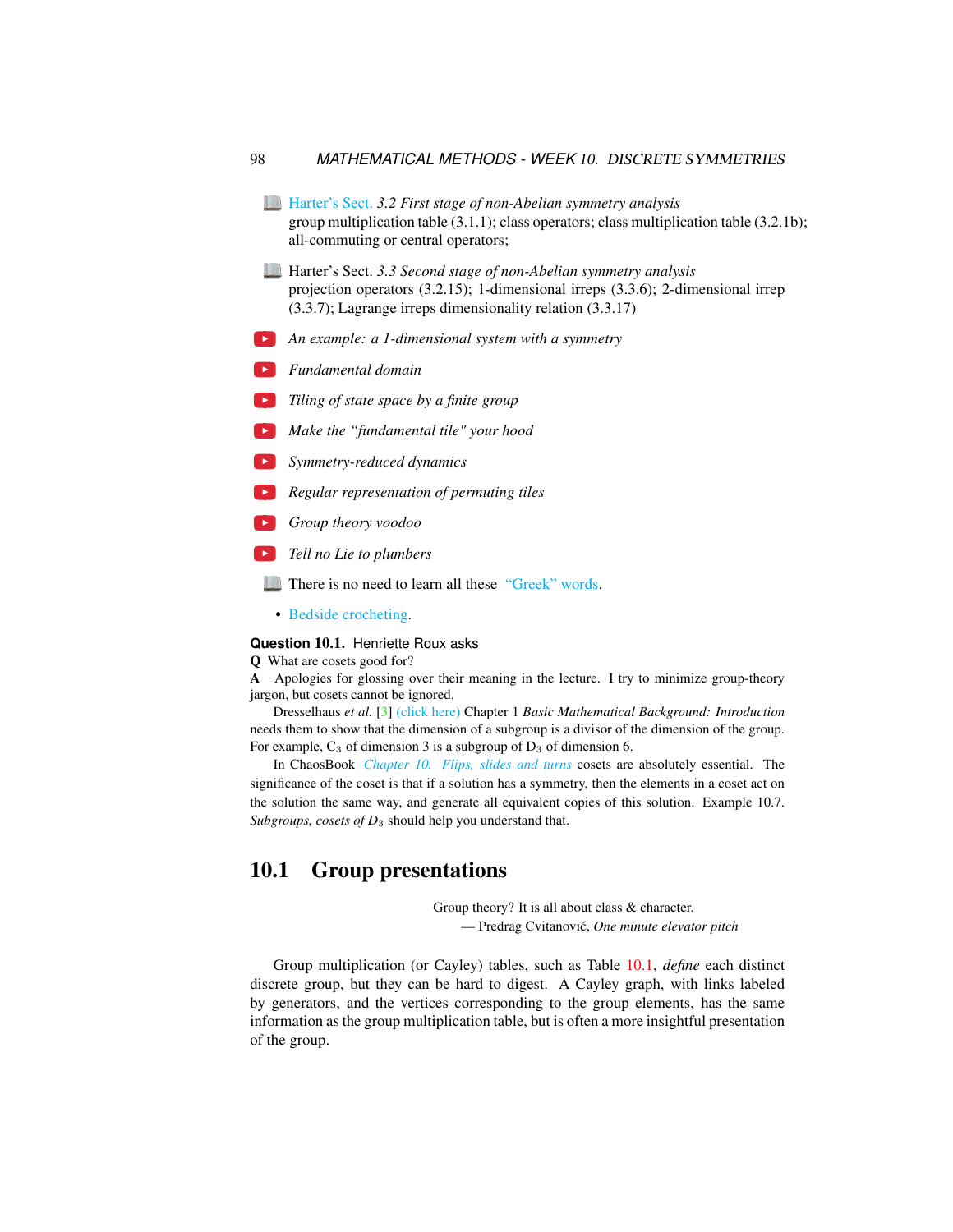| $D_3$    e C C <sup>2</sup> $\sigma$ <sup>(1)</sup> $\sigma$ <sup>(2)</sup> $\sigma$ <sup>(3)</sup> |  |  |                                                                                                                                                                                                                                                                                                                                                                                                                                          |
|-----------------------------------------------------------------------------------------------------|--|--|------------------------------------------------------------------------------------------------------------------------------------------------------------------------------------------------------------------------------------------------------------------------------------------------------------------------------------------------------------------------------------------------------------------------------------------|
|                                                                                                     |  |  |                                                                                                                                                                                                                                                                                                                                                                                                                                          |
|                                                                                                     |  |  |                                                                                                                                                                                                                                                                                                                                                                                                                                          |
|                                                                                                     |  |  |                                                                                                                                                                                                                                                                                                                                                                                                                                          |
|                                                                                                     |  |  |                                                                                                                                                                                                                                                                                                                                                                                                                                          |
|                                                                                                     |  |  |                                                                                                                                                                                                                                                                                                                                                                                                                                          |
|                                                                                                     |  |  | $\begin{tabular}{c cccccc} $e$ & $e$ & $C$ & $C^2$ & $\sigma^{(1)}$ & $\sigma^{(2)}$ & $\sigma^{(3)}$ \\ $C$ & $C$ & $C^2$ & $e$ & $\sigma^{(3)}$ & $\sigma^{(1)}$ & $\sigma^{(2)}$ \\ $C^2$ & $C^2$ & $e$ & $C$ & $\sigma^{(2)}$ & $\sigma^{(3)}$ & $\sigma^{(1)}$ \\ $\sigma^{(1)}$ & $\sigma^{(1)}$ & $\sigma^{(2)}$ & $\sigma^{(3)}$ & $e$ & $C$ & $C^2$ \\ $\sigma^{(2)}$ & $\sigma^{(2)}$ & $\sigma^{(3)}$ & $\sigma^{(1)}$ & $C^$ |

<span id="page-4-0"></span>Table 10.1: The  $D_3$  group multiplication table.

<span id="page-4-1"></span>Figure 10.1: A Cayley graph presentation of the dihedral group  $D_4$ . The 'root vertex' of the graph, marked e, is here indicated by the letter F, the links are multiplications by two generators: a cyclic rotation by left-multiplication by element a (directed red link), and the flip by b (undirected blue link). The vertices are the 8 possible orientations of the transformed letter F.



For example, the Cayley graph figure [10.1](#page-4-1) is a clear presentation of the dihedral group  $D_4$  of order 8,

$$
D_4 = (e, a, a^2, a^3, b, ba, ba^2, ba^3), \quad \text{generators } a^4 = e, \ b^2 = e. \tag{10.1}
$$

[Quaternion group](https://en.wikipedia.org/wiki/Quaternion_group) is also of order 8, but with a distinct multiplication table / Cayley graph, see figure [10.2.](#page-5-0) For more of such, see, for example, [mathoverflow](https://mathoverflow.net/questions/244524/when-can-the-cayley-graph-of-the-symmetries-of-an-object-have-those-symmetries) Cayley graph discussion.

#### **Example** 10.1. *Projection operators for cyclic group*  $C_N$ *.*

*Consider a cyclic group*  $C_N = \{e, g, g^2, \cdots g^{N-1}\}$ , and let  $M = D(g)$  be a  $[2N \times 2N]$ *representation of the one-step shift* g*. In the projection operator formulation (1.19), the N* distinct eigenvalues of *M*, the *N*th roots of unity  $\lambda_n = \lambda^n$ ,  $\lambda = \exp(i 2\pi/N)$ , n = 0, . . . N − 1*, split the* 2N*-dimensional space into* N *2-dimensional subspaces by means of projection operators*

$$
P_n = \prod_{m \neq n} \frac{M - \lambda_m I}{\lambda_n - \lambda_m} = \prod_{m=1}^{N-1} \frac{\lambda^{-n} M - \lambda^m I}{1 - \lambda^m},
$$
\n(10.2)

where we have multiplied all denominators and numerators by  $\lambda^{-n}$ . The numerator is *now a matrix polynomial of form*  $(x - \lambda)(x - \lambda^2) \cdots (x - \lambda^{N-1})$ , with the zeroth root  $(x - \lambda^0) = (x - 1)$  *quotiented out from the defining matrix equation*  $M^N - 1 = 0$ . Using

$$
\frac{1-x^N}{1-x} = 1 + x + \dots + x^{N-1} = (x - \lambda)(x - \lambda^2) \cdots (x - \lambda^{N-1})
$$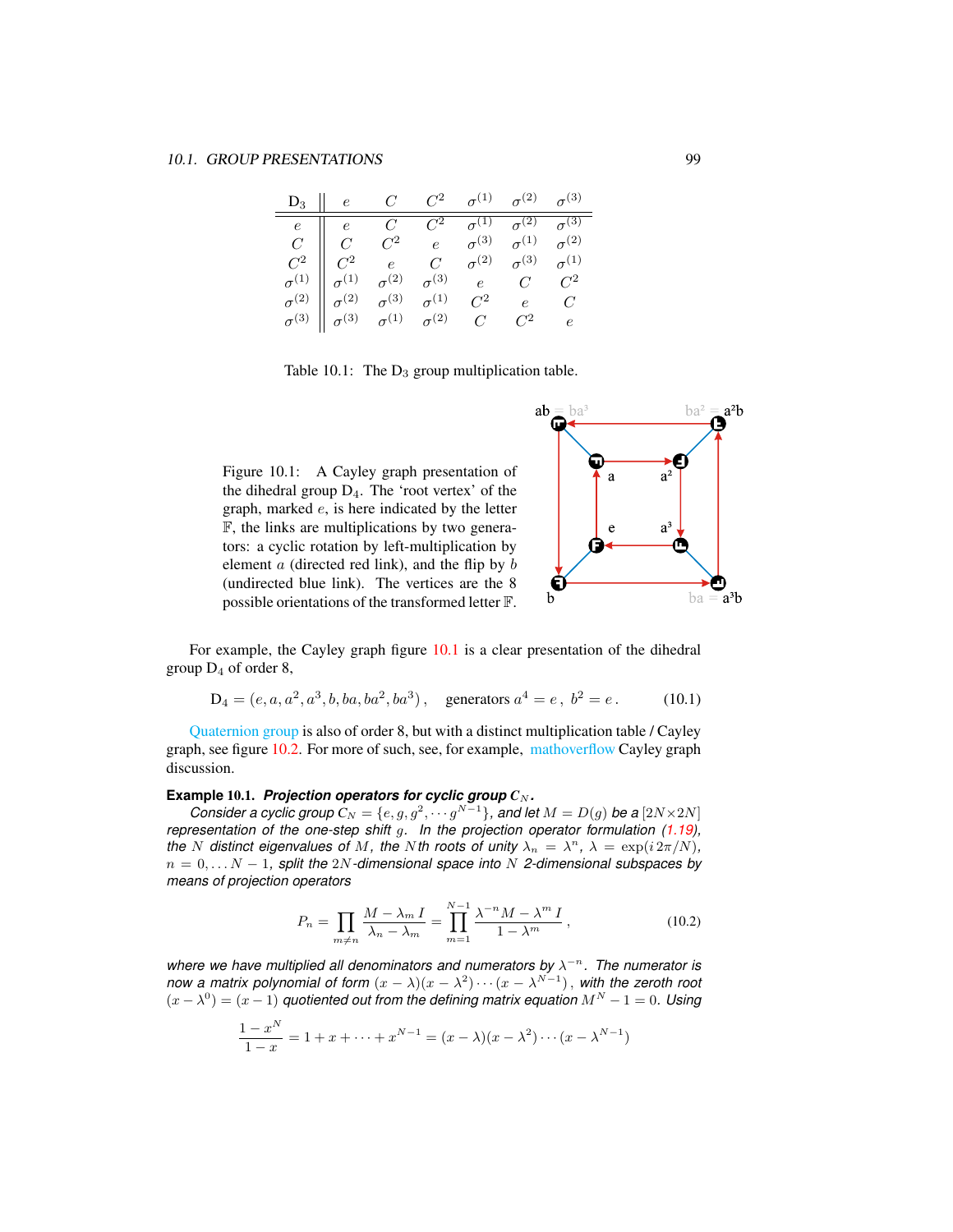

<span id="page-5-0"></span>Figure 10.2: A Cayley graph presentation of the quaternion group  $Q_8$ . It is also of order 8, but distinct from D4.

*we obtain the projection operator in form of a discrete Fourier sum (rather than the product (1.19)),*

$$
P_n = \frac{1}{N} \sum_{m=0}^{N-1} e^{i \frac{2\pi}{N} nm} M^m.
$$

*This form of the projection operator is the simplest example of the key group theory tool, projection operator expressed as a sum over characters,*

$$
P_n = \frac{1}{|G|} \sum_{g \in G} \bar{\chi}(g) D(g) .
$$

*(B. Gutkin and P. Cvitanovic)´*

### 10.1.1 Permutations in birdtracks

The text that follows is a very condensed extract of chapter 6 *[Permutations](http://birdtracks.eu/version9.0/GroupTheory.pdf#section.6.1)* from *Group Theory - Birdtracks, Lie's, and Exceptional Groups* [\[2\]](#page-8-3). I am usually reluctant to use birdtrack notations in front of graduate students indoctrinated by their professors in the 1890's tensor notation, but I'm emboldened by the very enjoyable article on *The new language of mathematics* by Dan Silver [\[10\]](#page-9-2). Your professor's notation is as convenient for actual calculations as -let's say- long division using roman numerals. So leave them wallowing in their early progressive rock of 1968, King Crimsons of their youth. You chill to beats younger than Windows 98, to [grime,](https://www.youtube.com/watch?v=RqQGUJK7Na4) to [trap,](https://www.youtube.com/watch?v=i_kF4zLNKio) to [hardvapour,](https://antifurdigital.bandcamp.com/album/hardvapour-2) to [birdtracks.](https://www.youtube.com/watch?v=XMGbY1csVnI)

In 1937 R. Brauer [\[1\]](#page-8-4) introduced diagrammatic notation for the Kronecker  $\delta_{ij}$  operation, in order to represent "Brauer algebra" permutations, index contractions, and matrix multiplication diagrammatically. His equation (39)

$$
\begin{array}{c}\n\circ \\
\circ \\
\circ \\
\circ\n\end{array}
$$

(send index 1 to 2, 2 to 4, contract ingoing  $(3.4)$ , outgoing  $(1.3)$ ) is the earliest published diagrammatic notation I know about. While in kindergarten (disclosure: we were too poor to afford kindergarten) I sat out to revolutionize modern group theory [\[2\]](#page-8-3). But I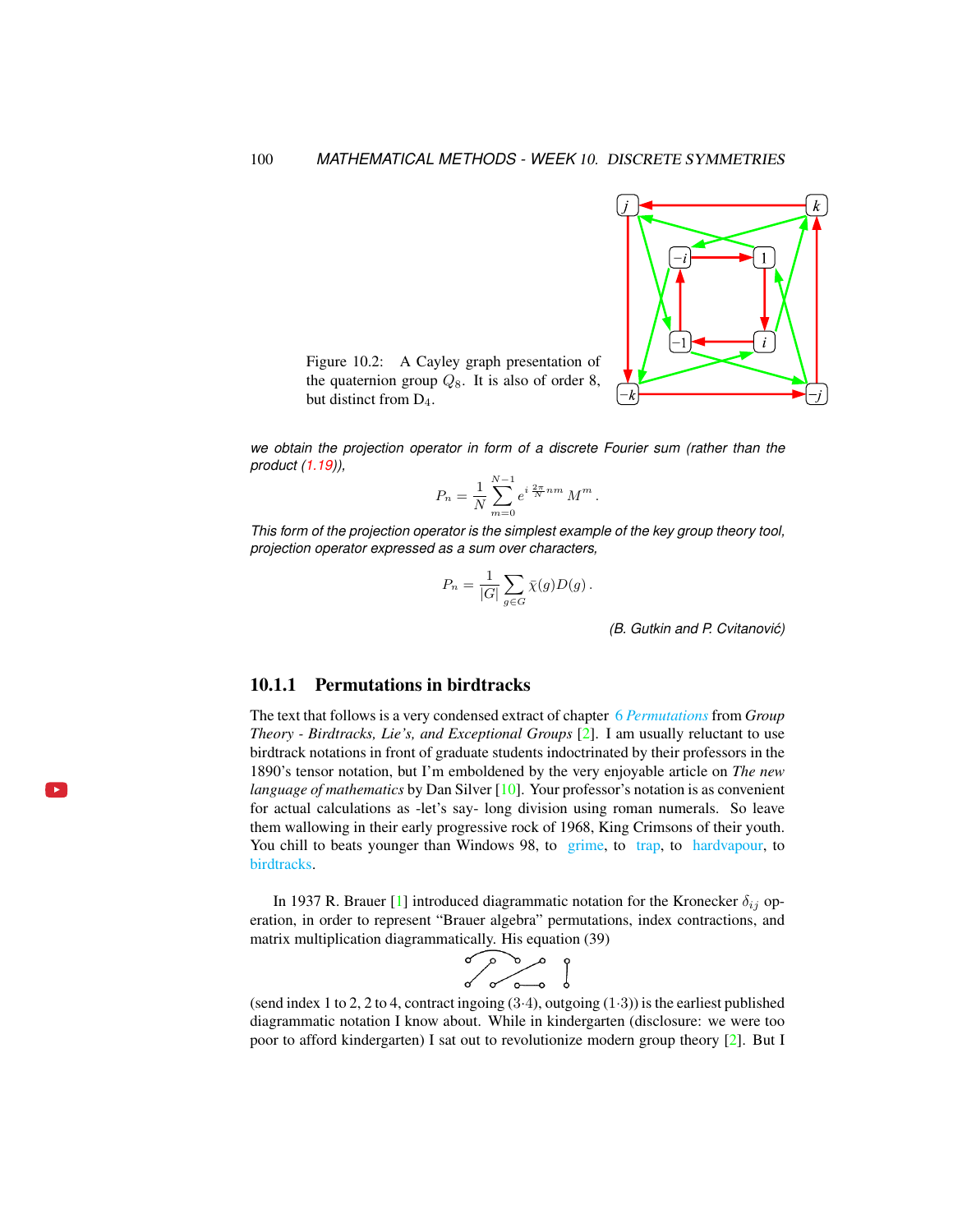suffered a terrible setback; in early 1970's Roger Penrose pre-invented my "birdtracks," or diagrammatic notation, for symmetrization operators [\[7\]](#page-9-3), Levi-Civita tensors [\[9\]](#page-9-4), and "strand networks" [\[6\]](#page-8-5). Here is a little flavor of how one birdtracks:

We can represent the operation of permuting indices  $(d$  "billiard ball labels," tensors with  $d$  indices) by a matrix with indices bunched together:

$$
\sigma_{\alpha}^{\beta} = \sigma_{b_1...b_p}^{a_1 a_2...a_q} \, d_{p...d_1}^{d_{p}...d_1} \tag{10.3}
$$

To draw this, Brauer style, it is convenient to turn his drawing on a side. For 2-index tensors, there are two permutations:

identity: 
$$
\mathbf{1}_{ab}
$$
,  ${}^{cd} = \delta_a^d \delta_b^c =$   
flip:  $\sigma_{(12)ab}$ ,  ${}^{cd} = \delta_a^c \delta_b^d =$   $\blacktriangleright$  (10.4)

For 3-index tensors, there are six permutations:

$$
1_{a_1 a_2 a_3},^{b_3 b_2 b_1} = \delta_{a_1}^{b_1} \delta_{a_2}^{b_2} \delta_{a_3}^{b_3} = \overbrace{\bullet \bullet}_{a_1}^{b_1} \delta_{a_2}^{b_3} \delta_{a_3}^{b_3} = \overbrace{\bullet \bullet}_{a_1}^{b_1} \delta_{a_2}^{b_3} \delta_{a_3}^{b_3} = \overbrace{\bullet \bullet}_{a_1}^{b_1} \overbrace{\bullet}_{a_2 a_3}^{b_3} = \overbrace{\bullet}_{a_3 a_3}^{b_2 b_1} = \overbrace{\bullet}_{a_1 a_2 a_3}^{b_1} \overbrace{\bullet}_{a_1 a_3 a_3}^{b_2 b_2 b_3} = \overbrace{\bullet}_{a_1 a_2 a_3}^{b_3} \overbrace{\bullet}_{a_1 a_2 a_3}^{b_3} = \overbrace{\bullet}_{a_1 a_2 a_3}^{b_3} \overbrace{\bullet}_{a_1 a_2 a_3}^{b_3} = \overbrace{\bullet}_{a_1 a_2 a_3}^{b_3} \overbrace{\bullet}_{a_1 a_2 a_3}^{b_3} = \overbrace{\bullet}_{a_1 a_2 a_3}^{b_3} \overbrace{\bullet}_{a_1 a_2 a_3}^{b_3} = \overbrace{\bullet}_{a_1 a_2 a_3}^{b_3} \overbrace{\bullet}_{a_1 a_2 a_3}^{b_3} = \overbrace{\bullet}_{a_1 a_2 a_3}^{b_3} \overbrace{\bullet}_{a_1 a_2 a_3}^{b_3} = \overbrace{\bullet}_{a_1 a_2 a_3}^{b_3} \overbrace{\bullet}_{a_1 a_2 a_3}^{b_3} = \overbrace{\bullet}_{a_1 a_2 a_3}^{b_3} \overbrace{\bullet}_{a_1 a_2 a_3}^{b_3} = \overbrace{\bullet}_{a_1 a_2 a_3}^{b_3} \overbrace{\bullet}_{a_1 a_2 a_3}^{b_3} = \overbrace{\bullet}_{a_1 a_2 a_3}^{b_3} \overbrace{\bullet}_{a_1 a_2 a_3}^{b_3} = \overbrace{\bullet}_{a_1 a_2 a_3}^{b_3} \overbrace{\bullet}_{a_1 a_2 a_3}^{b_3} = \overbrace{\bullet}_{a_1 a_2 a_3}^{b_3} \overbrace{\bullet}_{a_1 a_2 a
$$

Here group element labels refer to the standard permutation cycles notation. There is really no need to indicate the "time direction" by arrows, so we omit them from now on.

The symmetric sum of all permutations,

$$
S_{a_1 a_2 ... a_p},^{b_p...b_2 b_1} = \frac{1}{p!} \left\{ \delta_{a_1}^{b_1} \delta_{a_2}^{b_2} ... \delta_{a_p}^{b_p} + \delta_{a_2}^{b_1} \delta_{a_1}^{b_2} ... \delta_{a_p}^{b_p} + ... \right\}
$$

$$
S = \frac{1}{\frac{1}{p!} \left\{ \frac{1}{\frac{1}{p!} + \frac{1}{\frac{1}{p!} + \frac{1}{\frac{1}{p!} + \frac{1}{\cdots}}}} + \frac{1}{\frac{1}{p!} + \frac{1}{\cdots}} + \cdots \right\}, \quad (10.6)
$$

yields the symmetrization operator S. In birdtrack notation, a white bar drawn across p lines [\[7\]](#page-9-3) will always denote symmetrization of the lines crossed. A factor of  $1/p!$  has been introduced in order for S to satisfy the projection operator normalization

<sup>2</sup> = S S = . (10.7)

You have already seen such "fully-symmetric representation," in the discussion of discrete Fourier transforms, ChaosBook [Example A24.3](http://ChaosBook.org/chapters/ChaosBook.pdf#section.X.6) *'Configuration-momentum'*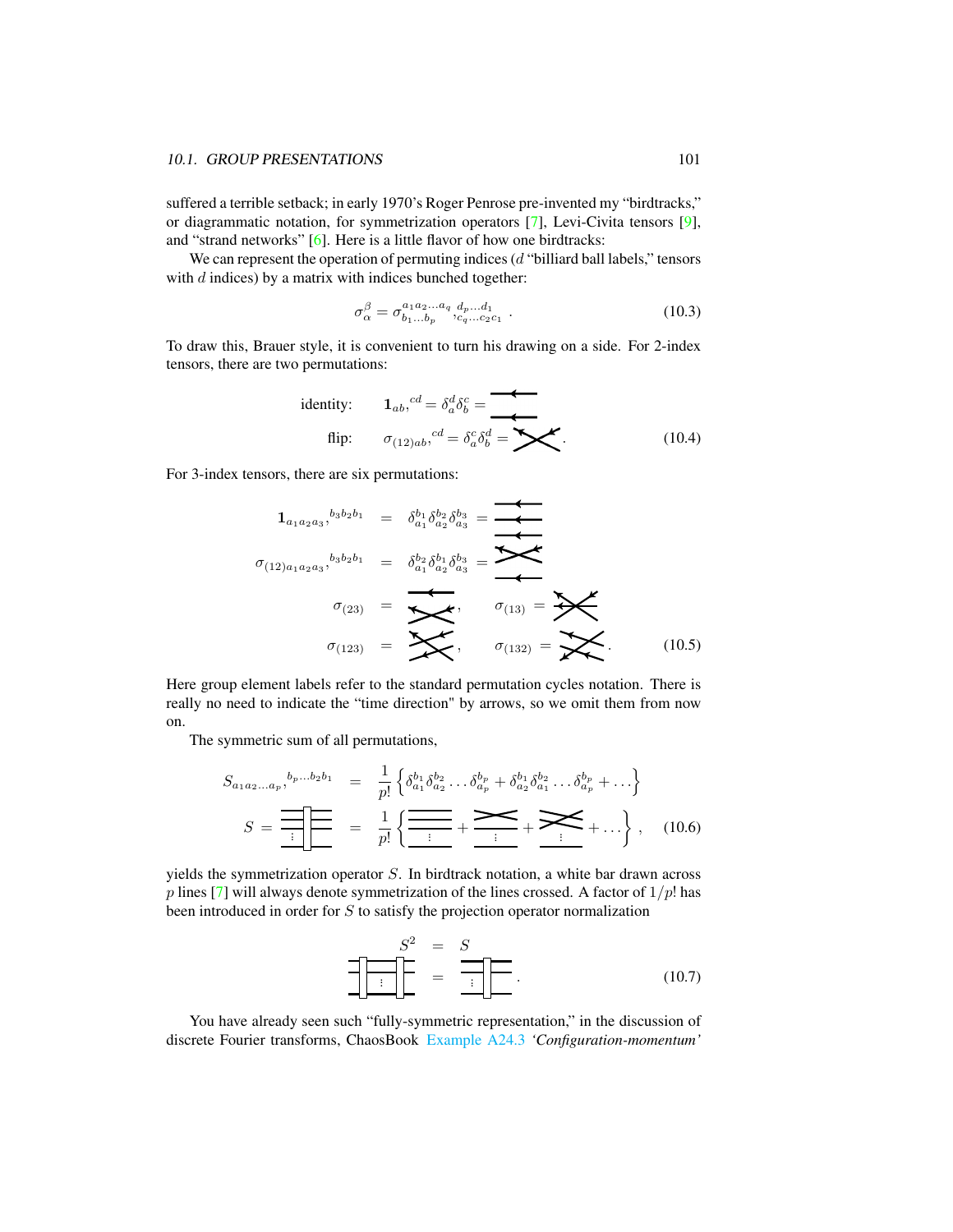*Fourier space duality*, but you are not likely to recognize it. There the average was not over all permutations, but the zero-th Fourier mode  $\bar{\phi}_0$  was the average over only cyclic permutations. Every finite discrete group has such fully-symmetric representation, and in statistical mechanics and quantum mechanics this is often the most important state (the 'ground' state).

A subset of indices  $a_1, a_2, \ldots a_q, q < p$  can be symmetrized by symmetrization matrix  $S_{12...q}$ 

$$
(S_{12...q})_{a_1 a_2 ... a_q ... a_p},^{b_p... b_q... b_2 b_1} =
$$
  

$$
\frac{1}{q!} \left\{ \delta_{a_1}^{b_1} \delta_{a_2}^{b_2} ... \delta_{a_q}^{b_q} + \delta_{a_2}^{b_1} \delta_{a_1}^{b_2} ... \delta_{a_q}^{b_q} + ... \right\} \delta_{a_q+1}^{b_q+1} ... \delta_{a_p}^{b_p}
$$
  

$$
S_{12...q} = \frac{1}{\prod_{i=1}^{q} \left\{ \sum_{i=1}^{q} \delta_{a_i}^{b_i} \delta_{a_i}^{b_i} + ... \right\}} \delta_{a_q+1}^{b_q+1} ... \delta_{a_p}^{b_p}
$$
  
(10.8)

Overall symmetrization also symmetrizes any subset of indices:

$$
SS_{12...q} = S
$$
  
\n
$$
\frac{\frac{1}{\frac{1}{\frac{1}{\frac{1}{\frac{1}{\cdots}}}}\frac{\frac{1}{\cdots}}{\frac{1}{\cdots}}}}{\frac{\frac{1}{\cdots}}{\frac{1}{\cdots}}\frac{\frac{1}{\cdots}}{\cdots}}.
$$
(10.9)

Any permutation has eigenvalue 1 on the symmetric tensor space:

$$
\sum_{i} \frac{\sigma S}{\prod_{i}} = \sum_{i} \frac{S}{\prod_{i}}.
$$
 (10.10)

Diagrammatically this means that legs can be crossed and uncrossed at will.

One can construct a projection operator onto the fully antisymmetric space in a similar manner [\[2\]](#page-8-3). Other representations are trickier - that's precisely what the theory of finite groups is about.

## 10.2 It's all about class

You might want to have a look at Harter [\[4\]](#page-8-2) *Double group theory on the half-shell* [\(click here\).](http://ChaosBook.org/library/Harter78.pdf) Read appendices B and C on spectral decomposition and class algebras. Article works out some interesting examples.

See also remark 1.2 *Projection operators* and perhaps watch Harter's [online lecture](https://www.youtube.com/watch?v=jLO7-Pks0QM) from Harter's [online course.](http://www.uark.edu/ua/modphys/markup/GTQM_TitlePage_2015.html)

There is more detail than what we have time to cover here, but I find [Harter's](http://www.uark.edu/ua/modphys/markup/PSDS_UnitsForceDL.php?fname=PSDS_Ch.3_(4.22.10).pdf) [Sect.](http://www.uark.edu/ua/modphys/markup/PSDS_UnitsForceDL.php?fname=PSDS_Ch.3_(4.22.10).pdf) *3.3 Second stage of non-Abelian symmetry analysis* particularly illuminating. It shows how physically different (but mathematically isomorphic) higher-dimensional irreps are constructed corresponding to different subgroup embeddings. One chooses the irrep that corresponds to a particular sequence of physical symmetry breakings.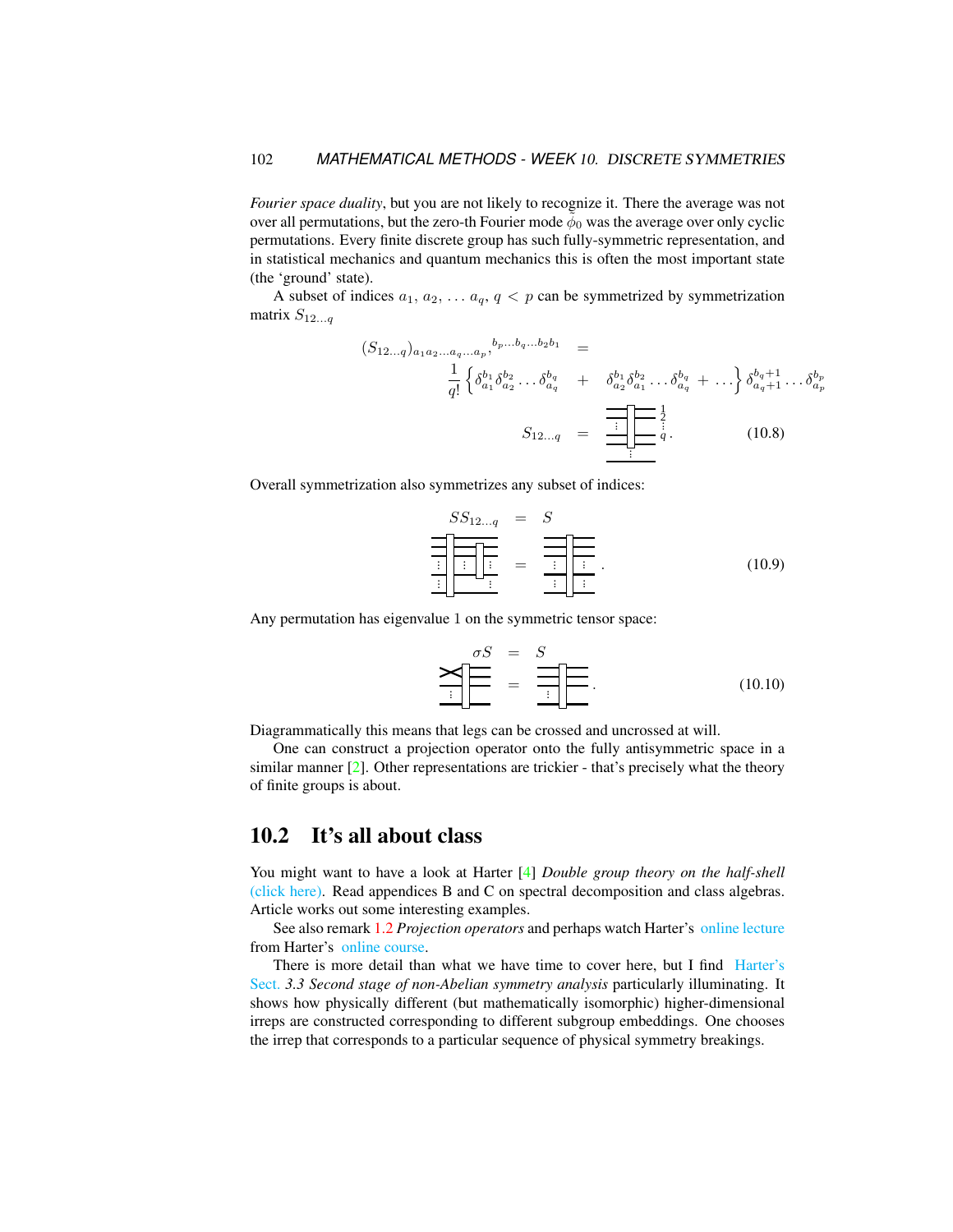# <span id="page-8-0"></span>10.3 Literature

It's a matter of no small pride for a card-carrying dirt physics theorist to claim [full and](https://www.youtube.com/embed/CvuoY_yPZeM) [total ignorance](https://www.youtube.com/embed/CvuoY_yPZeM) of group theory (read sect. A.6 *Gruppenpest* of ref. [\[5\]](#page-8-6)). The exposition (or the corresponding chapter in Tinkham  $[12]$ ) that we follow here largely comes from Wigner's classic *Group Theory and Its Application to the Quantum Mechanics of Atomic Spectra* [\[13\]](#page-9-6), which is a harder going, but the more group theory you learn the more you'll appreciate it. Eugene Wigner got the 1963 Nobel Prize in Physics, so by mid 60's gruppenpest was accepted in finer social circles.

The structure of finite groups was understood by late 19th century. A full list of finite groups was another matter. The complete proof of the classification of all finite groups takes about 3 000 pages, a collective 40-years undertaking by over 100 mathematicians, read the [wiki.](https://en.wikipedia.org/wiki/Classification_of_finite_simple_groups) Not all finite groups are as simple or easy to figure out as  $D_3$ . For example, the order of the [Ree](https://en.wikipedia.org/wiki/List_of_finite_simple_groups) group  ${}^{2}F_{4}(2)'$  ${}^{2}F_{4}(2)'$  ${}^{2}F_{4}(2)'$  is  $212(26+1)(24-1)(23+1)(2 1)/2 = 17971200$ .

From Emory Math Department: [A pariah is real!](https://cosmosmagazine.com/mathematics/moonshine-doughnut-maths-proves-pariahs-are-real) The simple finite groups fit into 18 families, except for the 26 sporadic groups. 20 sporadic groups AKA the Happy Family are parts of the Monster group. The remaining six loners are known as the pariahs.

#### **Question** 10.2. Henriette Roux asks

Q What did you do this weekend?

A The same as every other weekend - prepared week's lecture, with my helpers Avi the Little, Edvard the Nordman, and Malbec el Argentino, under Master Roger's watchful eye, [see here.](https://flic.kr/p/2hxYHTx)

# References

- <span id="page-8-4"></span>[1] R. Brauer, ["On algebras which are connected with the semisimple continuous](http://dx.doi.org/10.2307/1968843) [groups",](http://dx.doi.org/10.2307/1968843) Ann. Math. 38[, 857 \(1937\).](https://doi.org/10.2307/1968843)
- <span id="page-8-3"></span>[2] P. Cvitanović, *[Group Theory: Birdtracks, Lie's and Exceptional Groups](https://press.princeton.edu/titles/8839.html)* (Princeton Univ. Press, Princeton NJ, 2004).
- <span id="page-8-1"></span>[3] M. S. Dresselhaus, G. Dresselhaus, and A. Jorio, *[Group Theory: Application to](http://dx.doi.org/10.1007/978-3-540-32899-5) [the Physics of Condensed Matter](http://dx.doi.org/10.1007/978-3-540-32899-5)* (Springer, New York, 2007).
- <span id="page-8-2"></span>[4] W. G. Harter and N. dos Santos, ["Double-group theory on the half-shell and the](http://dx.doi.org/10.1119/1.11134) [two-level system. I. Rotation and half-integral spin states",](http://dx.doi.org/10.1119/1.11134) [Amer. J. Phys.](https://doi.org/10.1119/1.11134) 46, [251–263 \(1978\).](https://doi.org/10.1119/1.11134)
- <span id="page-8-6"></span>[5] R. Mainieri and P. Cvitanovic,´ ["A brief history of chaos",](http://ChaosBook.org/paper.shtml#appendHist) in *[Chaos: Classical](http://ChaosBook.org/paper.shtml#appendHist)* [and Quantum](http://ChaosBook.org/paper.shtml#appendHist), edited by P. Cvitanović, R. Artuso, R. Mainieri, G. Tanner, and G. Vattay (Niels Bohr Inst., Copenhagen, 2020).
- <span id="page-8-5"></span>[6] R. Penrose, "Angular momentum: An approach to combinatorical space-time", in *Quantum Theory and Beyond*, edited by T. Bastin (Cambridge Univ. Press, Cambridge, 1971).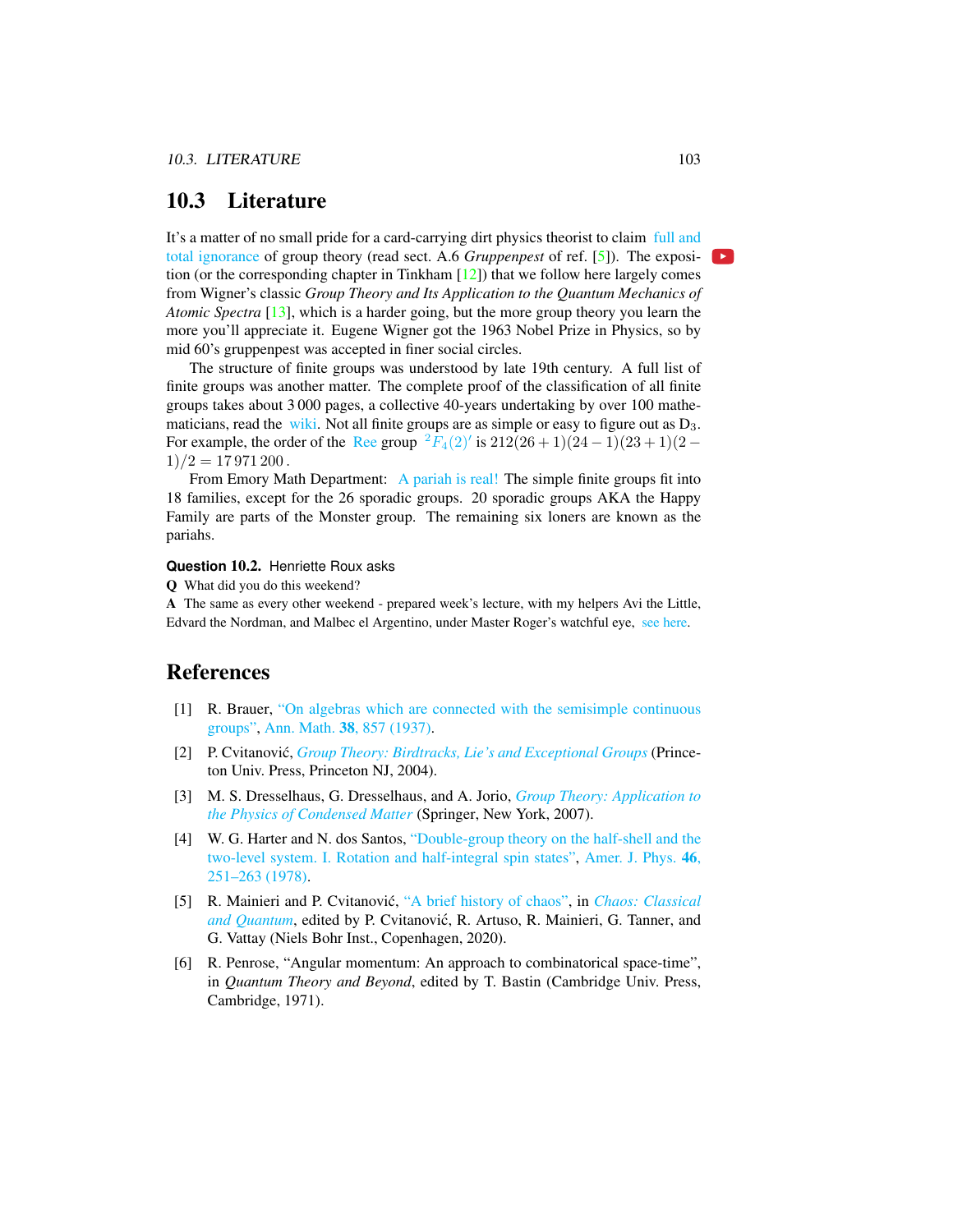- <span id="page-9-3"></span>[7] R. Penrose, ["Applications of negative dimensional tensors",](http://homepages.math.uic.edu/~kauffman/Penrose.pdf) in *[Combinatorial](http://homepages.math.uic.edu/~kauffman/Penrose.pdf) [mathematics and its applications](http://homepages.math.uic.edu/~kauffman/Penrose.pdf)*, edited by D. J.A. Welsh (Academic, New York, 1971), pp. 221–244.
- <span id="page-9-0"></span>[8] R. Penrose, *[The Road to Reality: A Complete Guide to the Laws of the Universe](http://books.google.com/books?vid=ISBN9781446418208)* (A. A. Knopf, New York, 2005).
- <span id="page-9-4"></span>[9] R. Penrose and M. A. H. MacCallum, ["Twistor theory: An approach to the quan](http://dx.doi.org/10.1016/0370-1573(73)90008-2)[tisation of fields and space-time",](http://dx.doi.org/10.1016/0370-1573(73)90008-2) Phys. Rep. 6[, 241–315 \(1973\).](https://doi.org/10.1016/0370-1573(73)90008-2)
- <span id="page-9-2"></span>[10] D. S. Silver, ["The new language of mathematics",](http://dx.doi.org/10.1511/2017.105.6.364) Amer. Sci. 105[, 364 \(2017\).](https://doi.org/10.1511/2017.105.6.364)
- <span id="page-9-1"></span>[11] M. Stone and P. Goldbart, *[Mathematics for Physics: A Guided Tour for Graduate](http://dx.doi.org/10.1017/cbo9780511627040) [Students](http://dx.doi.org/10.1017/cbo9780511627040)* (Cambridge Univ. Press, Cambridge UK, 2009).
- <span id="page-9-5"></span>[12] M. Tinkham, *[Group Theory and Quantum Mechanics](http://dx.doi.org/10.1016/c2013-0-01646-5)* (Dover, New York, 2003).
- <span id="page-9-6"></span>[13] E. P. Wigner, *[Group Theory and Its Application to the Quantum Mechanics of](http://books.google.com/books?vid=ISBN9780323152785) [Atomic Spectra](http://books.google.com/books?vid=ISBN9780323152785)* (Academic, New York, 1931).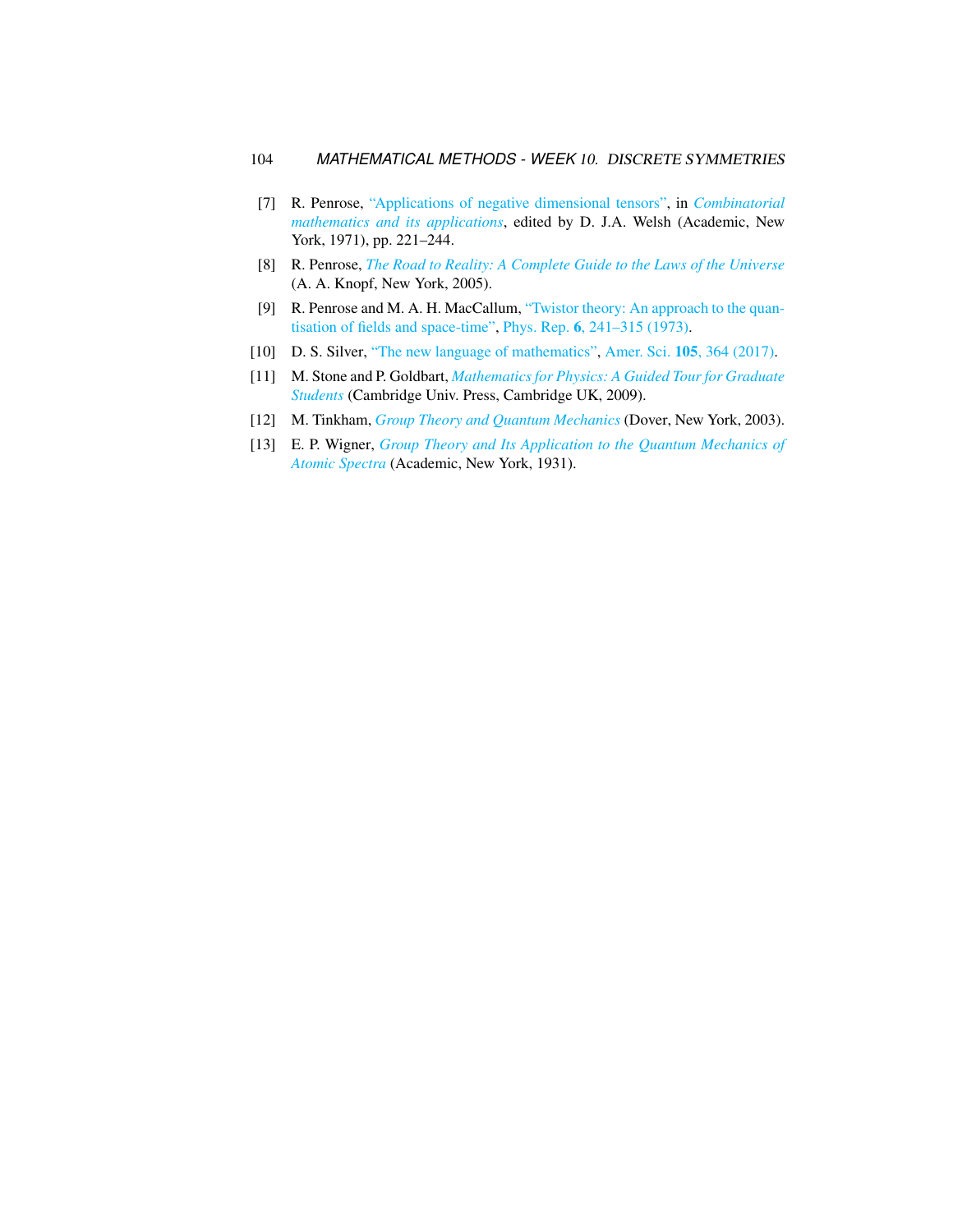# **Exercises**

<span id="page-10-0"></span>10.1. **1-dimensional representation of anything.** Let  $D(g)$  be a representation of a group G. Show that  $d(g) = \det D(g)$  is one-dimensional representation of G as well.

<span id="page-10-1"></span>10.2. 2-dimensional representation of  $S_3$ .

(i) Show that the group  $S_3$  of permutations of 3 objects can be generated by two permutations, a transposition and a cyclic permutation:

$$
a = \begin{pmatrix} 1 & 2 & 3 \\ 1 & 3 & 2 \end{pmatrix}, \qquad d = \begin{pmatrix} 1 & 2 & 3 \\ 3 & 1 & 2 \end{pmatrix}.
$$

(ii) Show that matrices:

$$
D(e) = \begin{pmatrix} 1 & 0 \\ 0 & 1 \end{pmatrix}, \ D(a) = \begin{pmatrix} 0 & 1 \\ 1 & 0 \end{pmatrix}, \ D(d) = \begin{pmatrix} z & 0 \\ 0 & z^2 \end{pmatrix},
$$

with  $z = e^{i2\pi/3}$ , provide proper (faithful) representation for these elements and find representation for the remaining elements of the group.

(iii) Is this representation irreducible?

One of those tricky questions so simple that one does not necessarily get them. If it were reducible, all group element matrices could be simultaneously diagonalized. A motivational (counter)example: as multiplication tables for  $D_3$  and  $S_3$  are the same, consider  $D_3$ . Is the above representation of its  $C_3$  subgroup irreducible?

(B. Gutkin)

<span id="page-10-2"></span>10.3. **D<sub>3</sub>: symmetries of an equilateral triangle.** Consider group D<sub>3</sub>  $\cong$  C<sub>3v</sub>  $\cong$  S<sub>3</sub>, the symmetry group of an equilateral triangle:



- (a) List the group elements and the corresponding geometric operations
- (b) Find the subgroups of the group  $D_3$ .
- (c) Find the classes of  $D_3$  and the number of elements in them, guided by the geometric interpretation of group elements. Verify your answer using the definition of a class.
- (d) List the conjugacy classes of subgroups of  $D_3$ . (continued as exercise 11.2 and exercise 11.3)
- <span id="page-10-3"></span>10.4. **Permutation of three objects.** Consider  $S_3$ , the group of permutations of 3 objects.
	- (a) Show that  $S_3$  is a group.
	- (b) List the equivalence classes of  $S_3$ ?

(B. Gutkin)